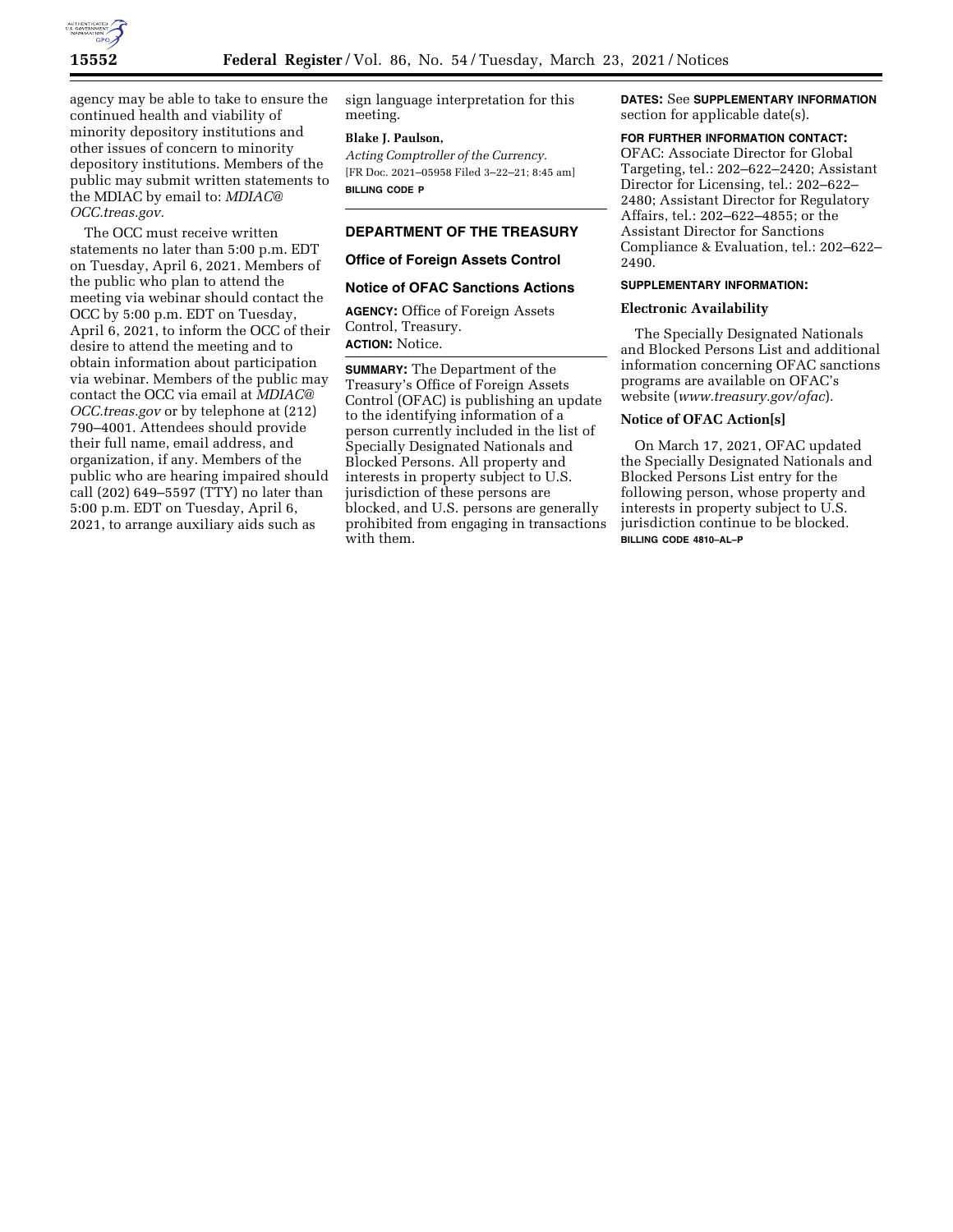# **Individuals**

- 1. CAO, Jianming (Chinese Simplified: 曹建明; Chinese Traditional: 曹建明), Beijing, China; DOB 24 Sep 1955; POB Shanghai, China; citizen China; Gender Male; **Secondary sanctions risk: pursuant to the Hong Kong Autonomy Act of 2020** - **Public Law 116–149;** Vice-Chairperson, 13th National People's Congress Standing Committee (individual) [HK-EO13936].
- 2. YOU, Quan (Chinese Simplified: 尤权), Beijing, China; DOB Jan 1954; POB Lulong County, Hebei Province, China; nationality China; Gender Male; **Secondary sanctions risk: pursuant to the Hong Kong Autonomy Act of 2020- Public Law 116--149**  (individual) [HK-EO13936].
- 3. SUN, Wenqing (Chinese Simplified: 孙文清) (a.k.a. SUN, Qingye (Chinese Simplified: 孙青野)), Hong Kong; DOB 1965; POB Shijiazhuang City, Hebei Province, China; citizen China; Gender Male; **Secondary sanctions risk: pursuant to the Hong Kong Autonomy Act of 2020-Public Law 116-149** (individual) [HK-EO13936].
- 4. TAM, Yiu-chung (Chinese Simplified: 谭耀宗; Chinese Traditional: 譚耀宗) (a.k.a. TAN, Yaozong), China; Hong Kong; **DOB** 15 Dec 1949; POB Hong Kong; citizen China; Gender Male; **Secondary sanctions risk: pursuant to the Hong Kong Autonomy Act of 2020 – Public Law 116–149** (individual) [HK-EO13936].
- 5. CHOI, Frederic (a.k.a. CHOI, Chin-pang (Chinese Traditional: 蔡展鹏); a.k.a. CHOI, Frederic Chin Pang), Hong Kong; DOB 28 Aug 1970; POB Hong Kong; nationality Hong Kong; Gender Male; **Secondary sanctions risk: pursuant to the Hong Kong Autonomy Act of 2020-Public Law 116--149;** Passport K05145380 (Hong Kong) expires 10 Nov 2025; National ID No. C6142328 (Hong Kong) (individual) [HK- £O13936].
- 6. IMIRBAKI, Arken (Chinese Simplified: 艾力更·依明巴海; Chinese Traditional: 艾力更 *{R~* ~~) (a.k.a. YIMINGBAHAI, Ailigeng), Beijing, China; DOB Sep 1953; POB Yengisar County, Xinjiang Uyghur Autonomous Region, China; citizen China; Gender Male; **Secondary sanctions risk: pursuant to the Hong Kong Autonomy Act of 2020**  - **Public Law 116--149;** Vice-Chairperson, 13th National People's Congress Standing Committee (individual) [HK-EO13936].
- 7. WAN, Exiang (Chinese Simplified: 万鄂湘; Chinese Traditional: 萬鄂湘) (a.k.a. WANG, Exiang), Beijing, China; DOB May 1956; POB Gongan County, Hubei Province, China; citizen China; Gender Male; **Secondary sanctions risk: pursuant to the Hong Kong Autonomy Act of 2020 - Public Law 116-149; Vice-Chairperson, 13th** National People's Congress Standing Committee (individual) [HK-EO13936].
- 8. CHEN, Zhu (Chinese Simplified: 陈竺; Chinese Traditional: 陳竺), Beijing, China; DOB 17 Aug 1953; POB Zhenjiang City, Jiangsu Province, China; alt. POB Shanghai, China; citizen China; Gender Male; **Secondary sanctions risk: pursuant to the Hong Kong**  Autonomy Act of 2020 - Public Law 116-149; Vice-Chairperson, 13th National People's Congress Standing Committee (individual) [HK-EO13936].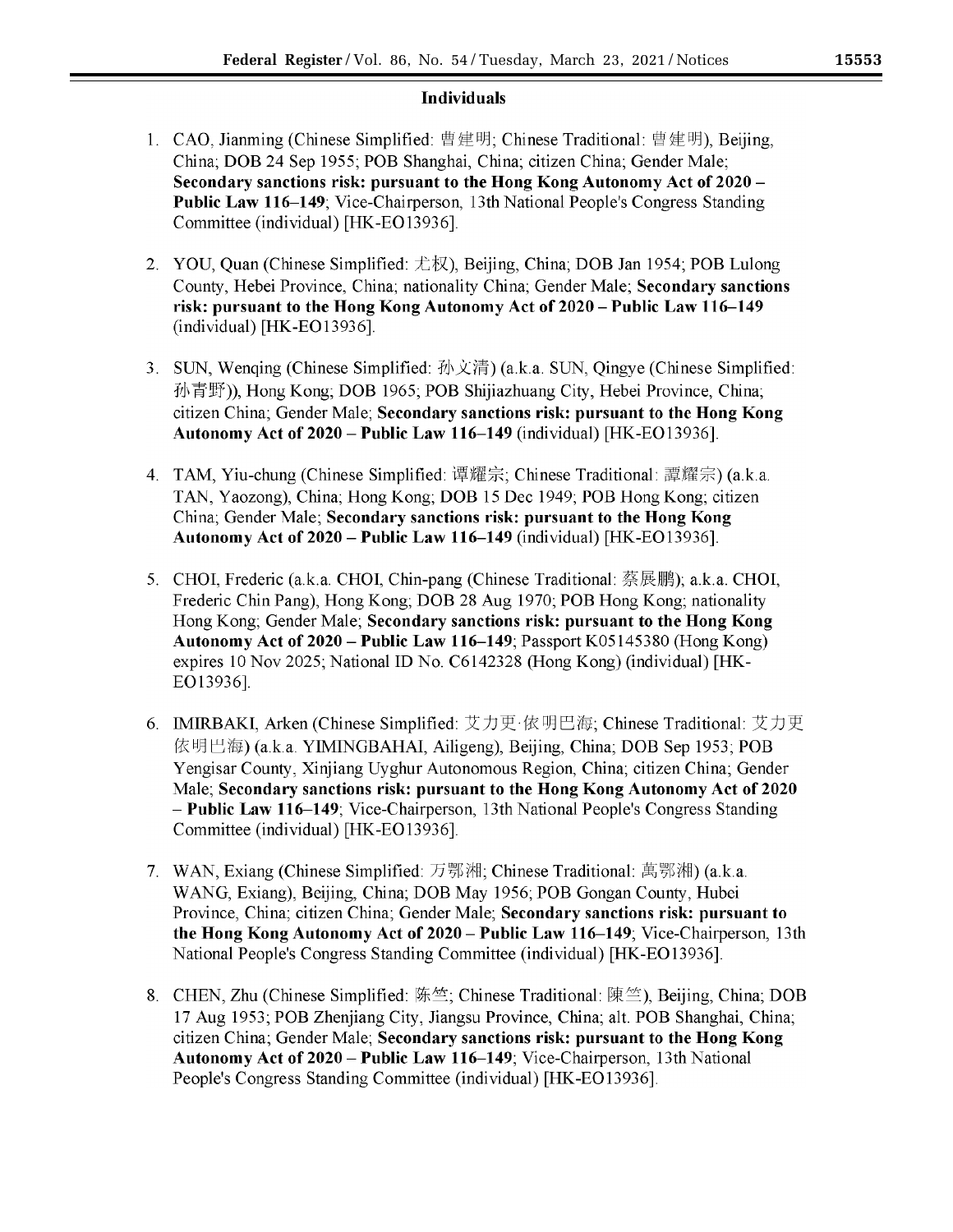- 9. WANG, Dongming (Chinese Simplified:  $\pm \bar{\mathcal{F}}$ 明; Chinese Traditional:  $\pm \bar{\mathcal{F}}$ 明), Beijing, China; DOB Jul 1956; POB Benxi, Liaoning Province, China; citizen China; Gender Male; **Secondary sanctions risk: pursuant to the Hong Kong Autonomy Act of 2020**  - **Public Law 116--149;** Vice-Chairperson, 13th National People's Congress Standing Committee (individual) [HK-EO13936].
- 10. CHOLING, Padma (Chinese Simplified: 白玛赤林; Chinese Traditional: 白瑪赤林) (a.k.a. CHILIN, Baima; a.k.a. TRILEK, Pelma), Beijing, China; DOB Oct 1951; POB Dengqen County, Changdu, Tibet Autonomous Region, China; citizen China; Gender Male; **Secondary sanctions risk: pursuant to the Hong Kong Autonomy Act of 2020**  - **Public Law 116-149**; Vice-Chairperson, 13th National People's Congress Standing Committee (individual) [HK-EO13936].
- 11. DING, Zhongli (Chinese Simplified: 丁仲礼; Chinese Traditional: 丁仲禮), Beijing, China; DOB Jan 1957; POB Shengzhou City, Zhejiang Province, China; citizen China; Gender Male; **Secondary sanctions risk: pursuant to the Hong Kong Autonomy Act of 2020** - **Public Law 116--149;** Vice-Chairperson, 13th National People's Congress Standing Committee (individual) [HK-EO13936].
- 12. HAO, Mingjin (Chinese Simplified: 郝明金; Chinese Traditional: 郝明金), Beijing, China; DOB Dec 1956; POB Jiaxiang County, Shandong Province, China; citizen China; Gender Male; **Secondary sanctions risk: pursuant to the Hong Kong Autonomy Act of 2020** - **Public Law 116-149;** Vice-Chairperson, 13th National People's Congress Standing Committee (individual) [HK-EO13936].
- 13. CAI, Dafeng (Chinese Simplified: 蔡**达峰**; Chinese Traditional: 蔡達峰), Beijing, China; DOB Jun 1960; POB Shanghai, China; citizen China; Gender Male; **Secondary sanctions risk: pursuant to the Hong Kong Autonomy Act of 2020** - **Public Law 116-149;** Vice-Chairperson, 13th National People's Congress Standing Committee (individual) [HK-EO13936].
- 14. WU, Weihua (Chinese Simplified: 武维华: Chinese Traditional: 武維華), Beijing, China; DOB 06 Sep 1956; POB Linfen, Shanxi Province, China; citizen China; Gender Male; **Secondary sanctions risk: pursuant to the Hong Kong Autonomy Act of 2020** - **Public Law 116–149;** Vice-Chairperson, 13th National People's Congress Standing Committee (individual) [HK-EO13936].
- 15. DENG, Zhonghua (Chinese Simplified:  $\mathcal{R} \uplus \mathcal{L}$ ), China; DOB Sep 1961; POB Changsha City, Hunan Province, China; nationality China; Gender Male; **Secondary sanctions risk: pursuant to the Hong Kong Autonomy Act of 2020** - **Public Law 116--149**  (individual) [HK-EO 13936].
- 16. LI, Jiangzhou (Chinese Simplified: 李江舟), Hong Kong, China; DOB Jan 1968; POB Qianshan City, Anhui Province, China; nationality China; Gender Male; **Secondary sanctions risk: pursuant to the Hong Kong Autonomy Act of 2020** - **Public Law 116--149** (individual) [HK-£O13936].
- 17. LAU, Edwina (a.k.a. LAU, Chi Wai (Chinese Traditional: 劉賜蕙); a.k.a. LAU, Edwina Chi Wai; a.k.a. LIU, Cihui (Chinese Simplified: 刘赐蕙)), Hong Kong, China; DOB 29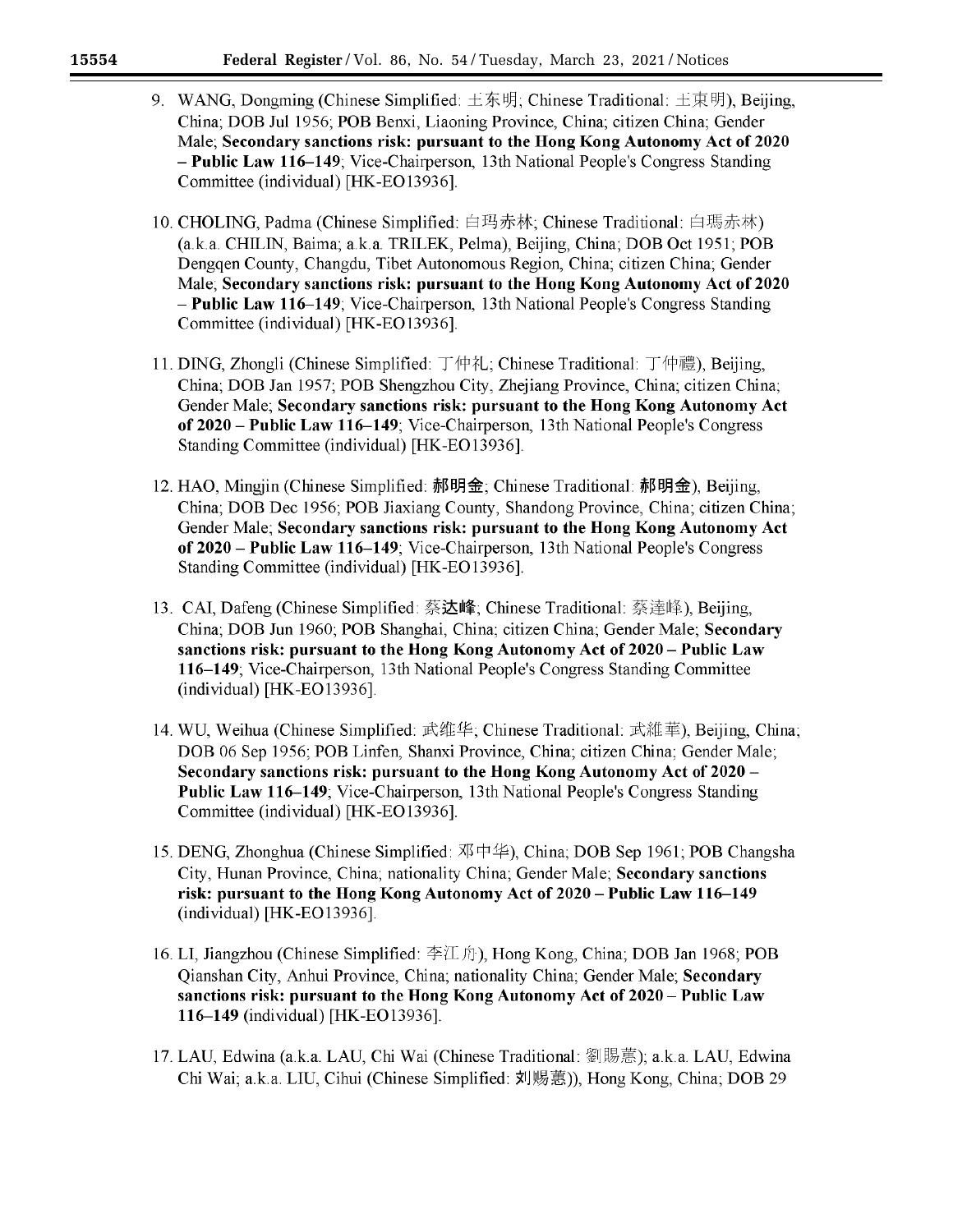Jul 1965; POB Hong Kong, China; nationality China; Gender Female; **Secondary sanctions risk: pursuant to the Hong Kong Autonomy Act of 2020** - **Public Law 116--149;** Passport HA1338416 (Hong Kong) expires 27 May 2015; National ID No. D5545251 (Hong Kong) (individual) [HK-EO13936].

- 18. SHEN, Yueyue (Chinese Simplified: 沈跃跃; Chinese Traditional: 沈躍躍), Beijing, China; DOB Jan 1957; POB Ningbo, Zhejiang Province, China; citizen China; Gender Female; **Secondary sanctions risk: pursuant to the Hong Kong Autonomy Act of 2020 -Public Law 116-149;** Vice-Chairperson, 13th National People's Congress Standing Committee (individual) [HK-EO13936].
- 19. JI, Bingxuan (Chinese Simplified: 吉炳轩; Chinese Traditional: 吉炳軒), Beijing, China; DOB Nov 1951; POB Mengjin County, Henan Province, China; citizen China; Gender Male; **Secondary sanctions risk: pursuant to the Hong Kong Autonomy Act of 2020**  - **Public Law 116--149;** Vice-Chairperson, 13th National People's Congress Standing Committee (individual) [HK-EO13936].
- 20. KAN, Andrew (a.k.a. KAN, Andrew Kai Yan; a.k.a. KAN, Kai Yan (Chinese Simplified:  $f$ ftifa  $f$ **<sub>f</sub>**  $f$ <sub>f</sub> $f$ **.**), Hong Kong; DOB 22 Sep 1969; POB Hong Kong; nationality Hong Kong; Gender Male; **Secondary sanctions risk: pursuant to the Hong Kong Autonomy Act of 2020** - **Public Law 116--149;** Passport K03981162 (Hong Kong) expires 28 Mar 2024 (individual) [HK-EO 13936].
- 21. KONG, Kelvin (a.k.a. KONG, Hok Lai (Chinese Simplified: 江学礼); a.k.a. KONG, Kelvin Hok Lai), Hong Kong; DOB 22 May 1972; POB Hong Kong; nationality Hong Kong; Gender Male; **Secondary sanctions risk: pursuant to the Hong Kong Autonomy Act of 2020** - **Public Law 116--149;** Passport K03327564 (Hong Kong) expires 14 May 2023; National ID No. K0278408 (Hong Kong) (individual) [HK-EO13936].
- 22. ZHANG, Chunxian (Chinese Simplified: 张春贤, Chinese Traditional: 張春賢), Beijing, China; DOB May 1953; POB Yuzhou City, Henan Province, China; citizen China; Gender Male; **Secondary sanctions risk: pursuant to the Hong Kong Autonomy Act of 2020** - **Public Law 116--149;** Vice-Chairperson, 13th National People's Congress Standing Committee (individual) [HK-EO13936].
- 23. WANG, Chen (Chinese Simplified: 王晨; Chinese Traditional: 王晨), Beijing, China; DOB Dec 1950; POB Beijing, China; citizen China; Gender Male; **Secondary sanctions risk: pursuant to the Hong Kong Autonomy Act of 2020- Public Law 116--149;**  Vice-Chairperson, 13th National People's Congress Standing Committee (individual) [HK-EO13936].
- 24. LI, Kwai-wah (Chinese Traditional: 李桂華) (a.k.a. LEE, Kwai-wah; a.k.a. LI, Guihua (Chinese Simplified: 李桂华); a.k.a. LI, Steve Kwai-wah), Flat B, 22 Floor, Block 30, Laguna City, Lam Tin, Kowloon City, Hong Kong, China; DOB 22 Nov 1964; POB Hong Kong, China; nationality China; Gender Male; **Secondary sanctions risk: pursuant to the Hong Kong Autonomy Act of 2020-Public Law 116-149;** Passport K06749109 (Hong Kong) expires 06 Sep 2028; National ID No. D4017081 (Hong Kong) (individual) [HK-EO13936].